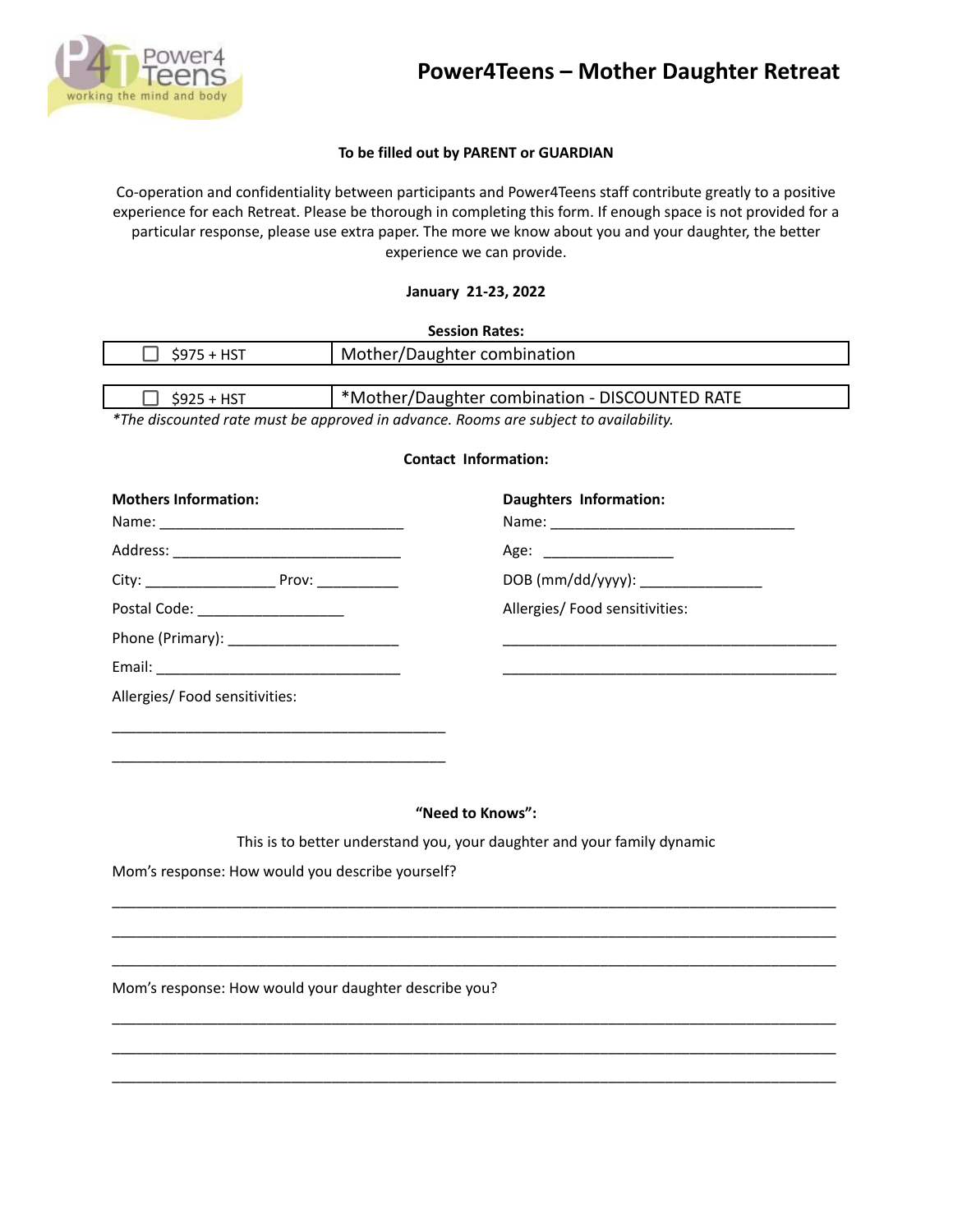

Mom's response: How would your daughter describe herself?

Daughter's response: How would you describe yourself?

Please best describe your current mother/daughter relationship:

What do you hope to gain from this retreat?

How did you hear about our retreat?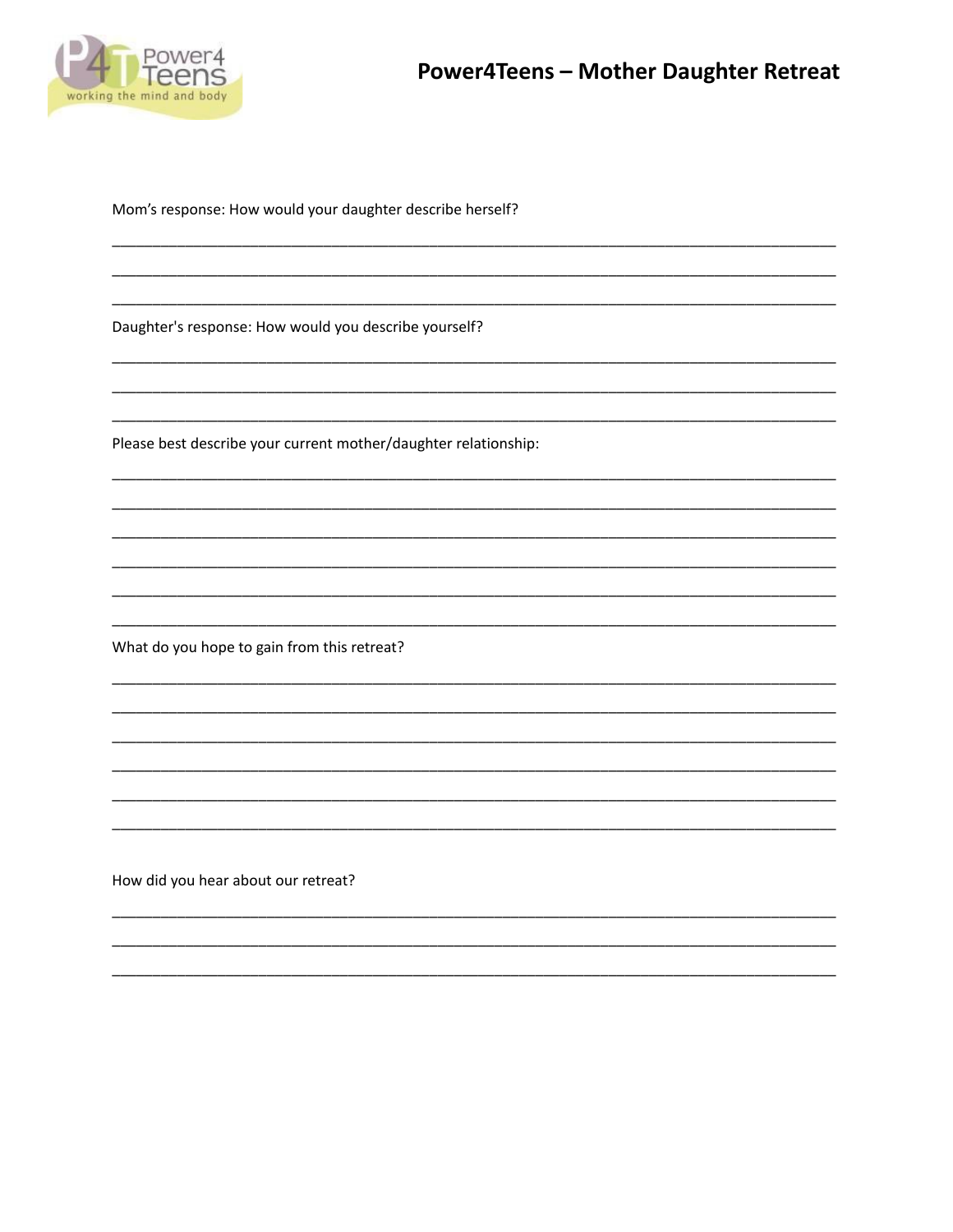

## **ACKNOWLEDGEMENT OF RISK, WAIVER AND RELEASE OF LIABILITY**

WARNING: THIS DOCUMENT WILL AFFECT YOUR LEGAL RIGHTS, READ IT CAREFULLY!

A parent or guardian must sign. Every parent/guardian must read and understand this Acknowledgement, Waiver and Release of Liability prior to participating in Power4Teens Inc. (P4T) Girls Group, summer day camp, overnight camp & retreats. Every participant is advised to consult with their physician before engaging in any and all athletic activities.

The undersigned (the "Participant and Guardian") hereby enters into this Agreement with and for the benefit of P4T its directors, employees, volunteers, trainers, sub-contractors, business operators and site property owners or Occupiers (the "Company"). "Occupiers" is defined in accordance with the definition of Occupiers contained in the Occupiers Liability legislation in the Province of Ontario.

The parent/guardian acknowledges and understands that there are inherent and significant risks associated with participation in athletic activities, including (but not limited to) the potential for serious personal injury caused by any event or any condition of the facilities or equipment provided by the Company, and health risks such as light-headedness, fainting, increased or decreased blood pressure, chest discomfort, muscle cramps, broken bones, strains, sprains, bruises, concussion, hyperthermia, abnormal heart rate, soreness, nausea, heart attack, stroke and possibly death.

The parent/guardian hereby accepts and assumes all responsibility for all risks and possibilities of personal injury, death, property damage or loss resulting from his/her child/wardens' participation in any and all activities and events at Power4Teens Inc., including accidents or injuries that occur within and outside the facilities (e.g. on church property, walking to lakeshore, public swimming pool, TTC, cottage property, walking into Bala for ski show, wakeboarding, swimming in Muskoka, paddle boarding with P4T and/or Osha Osha, hiking and other general P4T activities). The Participant has read "camp outline", is aware of all the activities on the camp and freely accepts the associated risks and agrees to the terms of this Waiver and Release, even if the Company is found to be negligent or in breach of any duty of care or any obligation to the Participant with respect to his/her participation in Power4Teens Inc. activities.

The undersigned Participant, for him/herself and his/her heirs, next of kin, executors, administrators and assigns (collectively, the "Releasing Parties"), does hereby agree a. to waive all claims that the Releasing Parties or any of them may have in the future against Power4Teens Inc., its directors, officers, employees, agents, sub-contractors, insurers and representatives (collectively, the "Released Parties"); b. to release and forever discharge the Released Parties from all liability for personal injury, death, property damage or loss resulting from the Participant's participation in all activities due to any cause, and c. to be liable for and to

hold harmless and indemnify the Released Parties from all actions, proceedings, claims, damages, costs, demands, including hospital costs, court costs and costs on a solicitor and his own client basis, and liabilities of whatsoever nature or kind arising out of or in any way connected with the participant's participation in athletic and all other activities.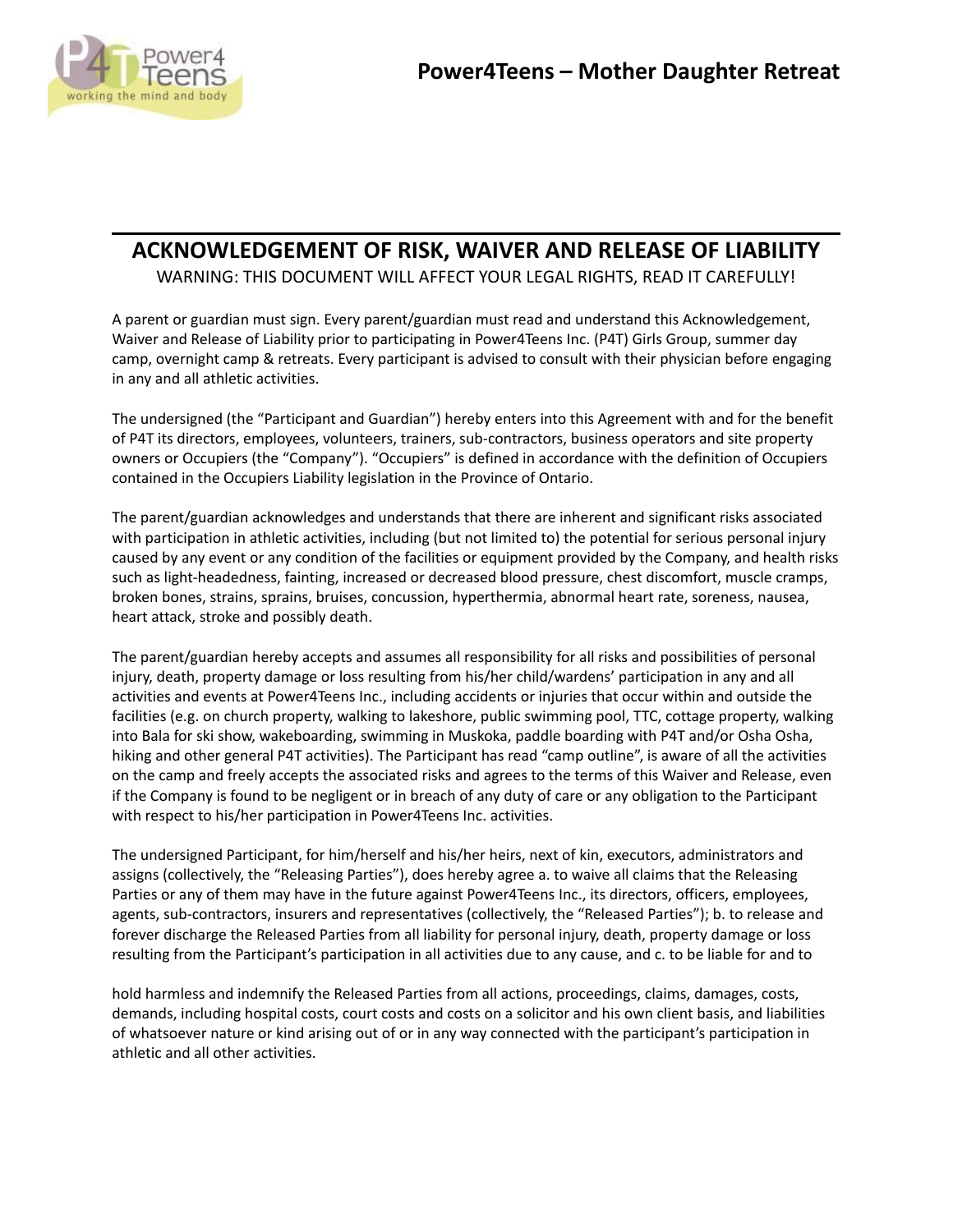# **Power4Teens – Mother Daughter Retreat**



Inis agreement shall be governed by and construed in accordance with the laws of the Province of Ontario, and any legal actions, claims or demands shall be handled in a court of competent jurisdiction within such Province.

The Participant understands that this document is binding on him/herself and his/her heirs, next of kin, executors, administrators and assigns. I hereby certify that the participant is suffering under no legal disabilities, and that I (or my parent or guardian) have read this document carefully, understand each term and provision in its entirety, have agreed to the terms freely and voluntarily. Having read the foregoing, I (or my parent or guardian) knowingly acknowledge my understanding of the risks set forth herein and knowingly agree to accept full responsibility for my own exposure to such risks.

I give Power4Teens Inc., permission to take and use photographs and/or videos of my child which may be used in any and all of its publications, including our website, brochures or promotional materials. Additionally, we waive any right to royalties or other compensation arising related to the use of the photograph and/or video.

#### **Refund/Cancellation Policy:**

Mother/Daughter Retreats:

Registrations cancelled before December 31st, 2021 will be charged a \$150 cancellation fee, the remaining balance of any amount will be refunded.

Registrations cancelled on or after January 1, 2022 are non-refundable - NO EXCEPTIONS. Retreat spots are already limited and are hard to replace especially with short notice. You can transfer your registration to someone else however will need to be approved in advance.

### **COVID-19 Liability Release Waiver**

Due to the outbreak of the novel Coronavirus (COVID-19), our business is taking extra precautions with the care of every client to include health history review and enhanced sanitation/disinfecting procedures in compliance with Health Canada & CDC guidance.

Symptoms of COVID-19 include:

- Fever
- Fatigue
- Dry Cough
- Difficulty Breathing

I agree to the following:

• I understand the above symptoms and affirm that my daughter(s), as well as all household members, do not currently have, nor have experienced the symptoms listed above within the last 14 days.

• I affirm that my daughter(s), as well as all household members, have not tested positive with COVID-19 within the past 14 days.

• I affirm that my daughter(s), as well as all household members, have not knowingly been exposed to anyone diagnosed with COVID-19 within the past 14 days.

• I understand that POWER4TEENS INC. cannot be held liable for any exposure to the COVID-19 virus caused by misinformation on this form or the health history provided by each client.

Our business is following all necessary procedures to prevent the spread of COVID-19. By signing below, I agree to each statement above and release POWER4TEENS INC. from any and all liability for unintentional exposure or harm due to COVID-19.